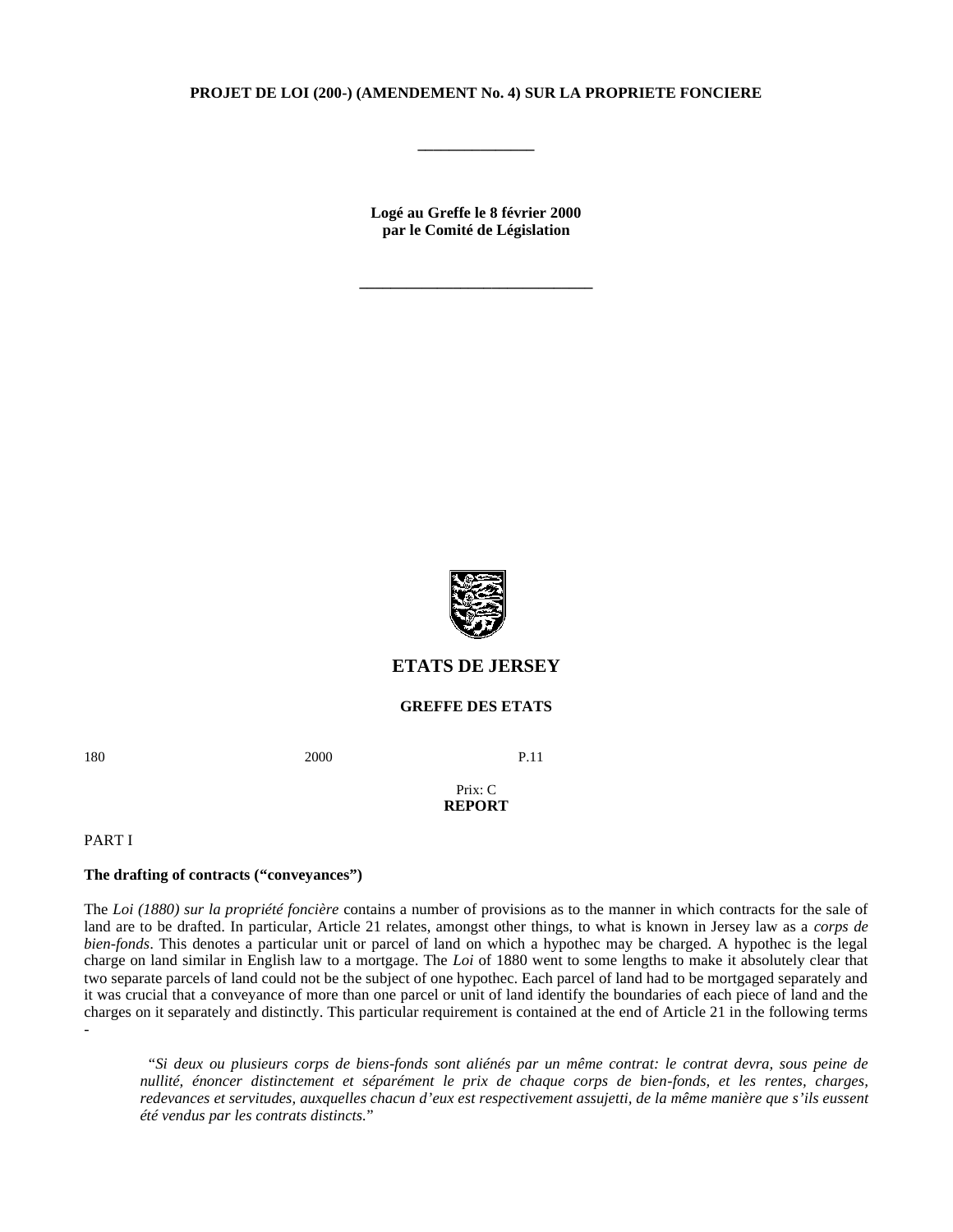In translation this reads -

 "If two or more *corps de biens-fonds* are transferred by a single contract: the contract must, on pain of nullity, set out distinctly and separately the price of each *corps de bien-fonds,* and the *rentes,* charges, quit rents and servitudes, to which each of them is respectively subject, in the same manner as if they had been sold by separate contracts."

For some time the legal profession has been troubled at the prospect of contracts being rendered void by reason only of a technical failure to comply with the explicit drafting requirements which the above provision imposes. The Article was enacted in 1880 to overcome earlier injustices associated with the system of *décret* which now is in desuetude. Nonetheless, the implications in the present day of holding that a conveyance of land is invalid because of a technical drafting omission are serious and this provision has the potential to cause injustice and hardship were it enforced to the letter. For that reason, the Legislation Committee supports (as does the Law Society) an amendment which would remove the words "on pain of nullity" and the words "and separately" in order to ensure that the efficacy of any contract passed before the Royal Court should not be threatened by reason only of a technical irregularity in its drafting. The recital in the contract of the various matters referred to above would continue - but as a matter of good practice rather than as a matter of essential validity. *Article 3* of the draft Law would amend Article 21 of the 1880 Law to achieve that result.

*Article 8* of the draft Law would provide that any contract passed before the Royal Court either before or after the coming into force of the Law should not be rendered void or voidable by reason only of a failure to specify in the contract distinctly and separately the matters referred to in Article 21.

# PART II

#### **The "ten day rule"**

Article 52 of the *Loi (1880) sur la propriété foncière* provides (in translation) that -

 "Any contract passed before Court relating to immovables, and any hypothec, shall be absolutely null, if the contract has been passed or the hypothec obtained within the ten days immediately preceding a declaration of *désastre* on the property of one or more of the parties, or his reduction *aux petits dépens,* or an application on behalf of one or the other to be admitted to make *cession générale*, or to place his property in the hands of the Court. Nevertheless, if the *désastre* was lifted judicially, the said contracts and hypothecs shall remain in force, as though the *désastre* had not been declared. Those who have paid any part of the consideration set forth in the contracts rendered null by the present Article shall have, for what they have paid, a claim ranking only as an unsecured debt, without hypothec or preference, against those to whom or for whose benefit such payments were made".

In summary, this provision invalidates a contract concerning land in the event of the supervening insolvency of either party. If, in the ten days after passing of contract, the property of either party is declared *en désastre* or is subject to certain other forms of bankruptcy known to Jersey law, then the contract is *absolument nul.* This rule has come to be known as "the ten day rule" and regarded as a protection against attempts to put assets out of the reach of creditors by deliberately dissipating property on the brink of a bankruptcy.

The practical effect of the ten day rule is that, because contracts are not 'perfected' until ten days after they are passed (i.e. they are at risk of being invalidated if there is a *désastre* etc. within ten days), the purchase monies cannot be released to the vendor until ten days after the Friday upon which the contract has been passed before Court. This means that the lawyers acting for the purchasers retain the purchase monies in the interim. This complicates the final step in the already tedious conveyancing process.

There was an understandable purpose behind the ten day rule until the Bankruptcy (Désastre) (Jersey) Law 1990 enabled the Viscount to apply to the Royal Court to set aside transactions at an undervalue and preferences. Now, where it can be shown that a debtor has tried to dissipate his property and thereby put assets out of reach of creditors in anticipation of impending bankruptcy, the Court can restore the position to what it would have been had the debtor not entered into such a transaction or given such preference. It is difficult now to think how the ten day rule protects an unsecured creditor to a greater extent than if the Viscount were to request the Royal Court to exercise its powers under the 1990 Law to restore the position to what it would have been had the debtor not entered into a transaction at an undervalue or given a preference.

In the absence of any real benefit to creditors from the preservation of the ten day rule over and above the protection already afforded by the Bankruptcy (Désastre) (Jersey) Law 1990, the ten day rule ought in the opinion of the Committee to be repealed. The Law Society supports this view. This would mean that a contract relating to land would be 'perfected' when passed before the Royal Court and the vendor would not be kept out of the proceeds of sale unnecessarily for a period of ten days.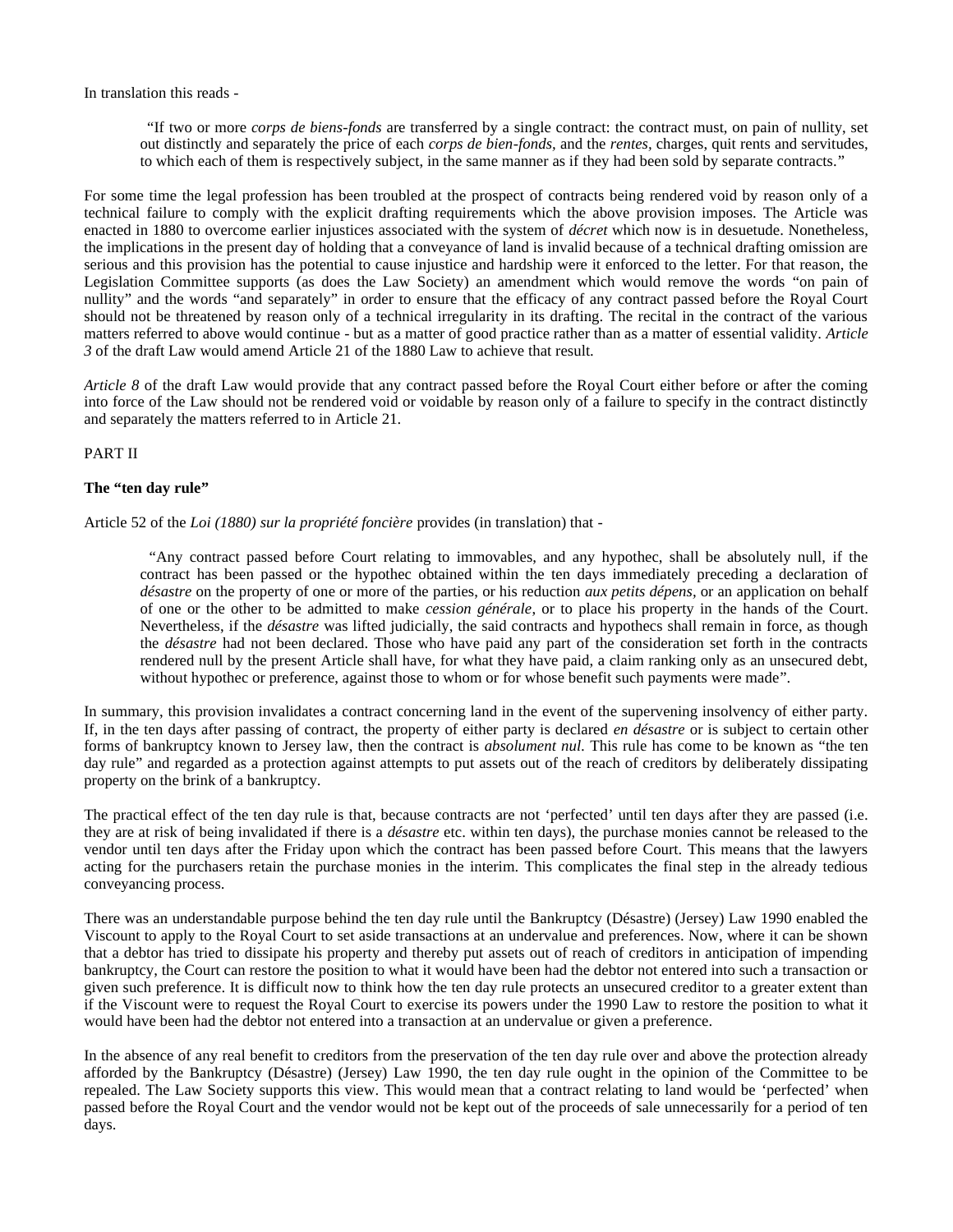*Article 5* of the draft Law would therefore repeal Article 52 of the *Loi (1880) sur la propriété foncière*. *Articles 4, 6* and *7* would make consequential amendments to the 1880 Law, the *Loi (1904) (Amendement No. 4) sur la propriété foncière* and to Article 17 of the Bankruptcy (Désastre) (Jersey) Law 1990.

# PART III

# **Judicial hypothecs**

Article 13 of the *Loi (1880) sur la propriété foncière* relates to judicial hypothecs. There is a distinction in Jersey law (as in French law) between contractual, judicial and legal hypothecs. Contractual hypothecs (*hypothèques conventionnelles*) as their name suggests, are created by contract between the parties passed before the Royal Court. Legal hypothecs arise by operation of law, the prime examples historically being that of a widow to secure rights of dower ("*douaire*") and the legal hypothec on the estate of a deceased debtor.

The judicial hypothec arises from any judgment given in civil proceedings by the Royal Court. Article 13 of the 1880 Law is a lengthy provision which reads in translation [insofar as relevant] as follows -

 "*........ all actes and judgments of the Royal Court, issued in presence of the parties or by default, in any action for the recovery or the acknowledgement of a bond, claim, or other debt, or for a settlement of accounts, shall confer upon the party obtaining the same, for the amount which is definitively found to be due to him, a judicial hypothec upon the real property ('les biens-fonds') of his debtor: provided that the acte or judgment, if only one shall have been issued in the course of the proceedings or, if there have been several, one of the actes or judgments, has been registered in the Public Registry........ Such hypothec shall bear the same date as the registered acte or judgment, provided the latter has been delivered to the Registrar within fifteen days from the date of obtaining it, inclusive of the day it was obtained. If the acte or judgment is not delivered to the Registrar within that period, the hypothec shall date from the day of delivery. The Registrar shall certify under his signature, both at the foot of the entry which he makes thereof in the Public Registry, the date of such delivery in order that the date of the hypothec may be determined accordingly. .........In all actions containing an arbitrary claim for damages or compensation for an alleged wrong, the first judgment of the Court determining the amount of such damages or compensation, and the subsequent actes or judgments in the same action, shall alone be capable of producing (by due registration) a hypothec upon the property of the debtor for such damages or compensation. Where several actes or judgments issued in the same action have been registered, the hypothec shall rank from the date of the last entry*".

Members of the legal profession have criticised the wording of Article 13 as being confusing and not sufficiently clear on certain important matters. For example, the Royal Court was recently asked to decide whether a judicial hypothec secured the payment of interest as well as capital. The Court held that it did, but Article 13 does not make this clear and there remains the possibility that that judgment may be overruled.

Article 13 in its existing form also does not make it clear whether *part* of a *corps de bien-fonds* may be charged by a judicial hypothec, nor does it expressly permit the registration of charges securing guarantee obligations or floating overdrafts.

The draft Law would repeal and re-enact Article 13 so as to resolve these areas of doubt. It would also separate the Article into six separate paragraphs in an attempt to render it more readily comprehensible.

PART IV

# **Conclusion**

The draft Law would give effect to a number of technical improvements in the procedures under, and in the wording of, the *Loi (1880) sur la propriété foncière.* These amendments have been drafted in close consultation with the Law Society. The Legislation Committee believes that these reforms (albeit limited ones) will be of practical benefit and will help to reduce in some measure the problems associated with conveyancing and the taking of security over immovable property.

**Explanatory Note**

This draft *Loi* amends the *Loi (1880) sur la propriété foncière* ("the principal *Loi*") by -

 (a) repealing and re-enacting, primarily for purposes of clarification, Articles 13 and 14 of the principal *Loi* which deals with judicial hypothecs, being hypothecs which arise from judgments given by the Royal Court (*Article 1*);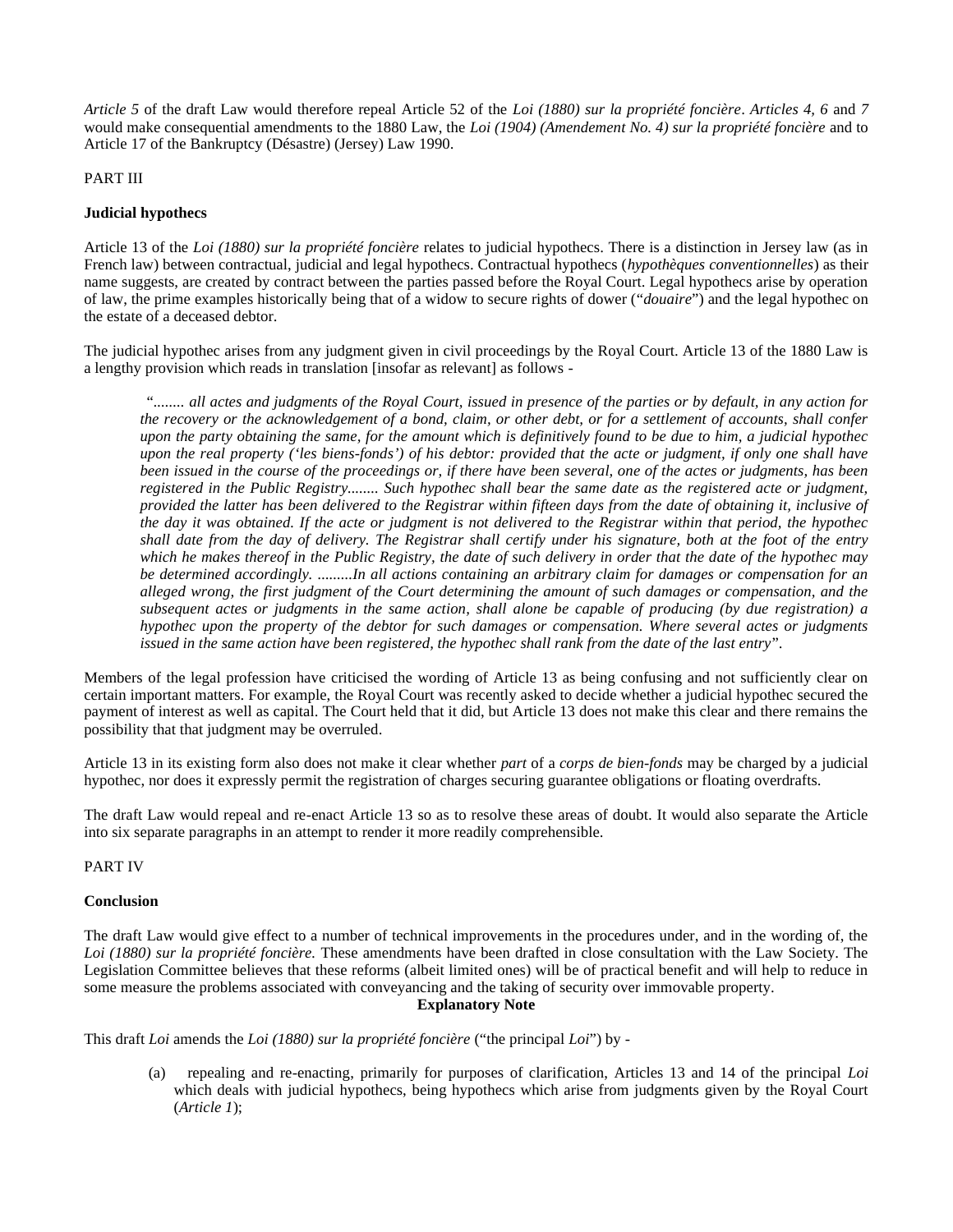- (b) repealing those provisions of the principal Law which have the effect of invalidating a contract concerning land in the event of the supervening insolvency of either party (the so-called "10 day rule"), this matter now being adequately dealt with by the provisions of the Bankruptcy (Désastre) (Jersey) Law (*Articles 2, 4, 5, 6 and 7*);
- (c) amending Article 21 of the principal *Loi* to remove provisions under which a contract for the sale of land can be rendered invalid by reason only of a technical irregularity in its drafting (*Articles 3 and 8*).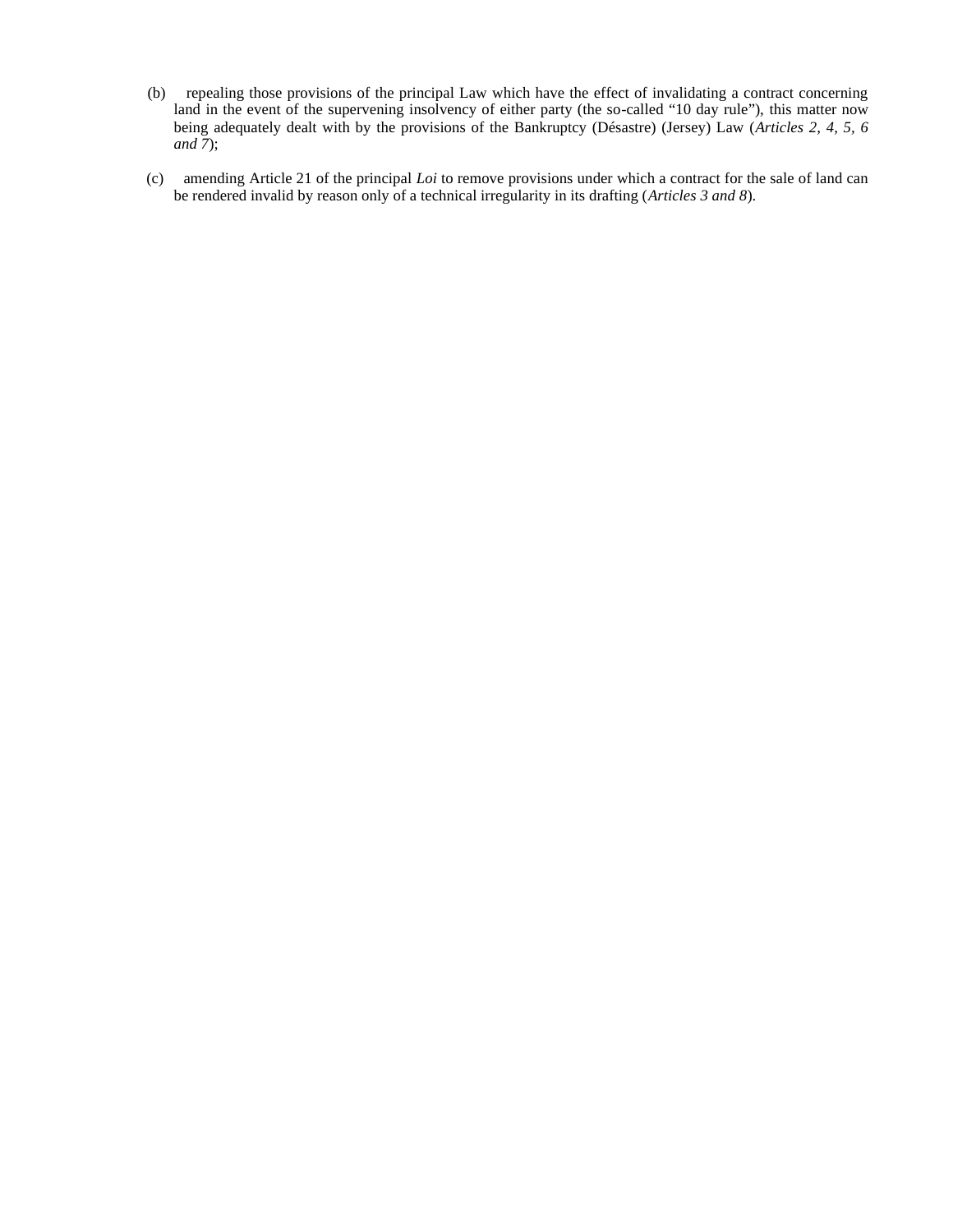#### [TRANSLATION]

#### **LAW (200-) (AMENDMENT No. 4) ON REAL PROPERTY \_\_\_\_\_\_\_\_\_\_\_\_**

**A LAW** to amend further the Law (1880) on real property, the Law (1904) (Amendment No. 2) on real property and the Bankruptcy (Désastre) (Jersey) Law 1990; sanctioned by Order of Her Majesty in Council of the

> *(Registered on the day of 200-)* \_\_\_\_\_\_\_\_\_\_\_\_

**\_\_\_\_\_\_\_\_\_\_\_\_**

#### **STATES OF JERSEY \_\_\_\_\_\_\_\_\_\_\_\_**

The day of 200-\_\_\_\_\_\_\_\_\_\_\_\_

**THE STATES,** subject to the sanction of Her Most Excellent Majesty in Council, have adopted the following Law -

#### ARTICLE 1

 For Articles 13 and 14 of the Law (1880) on real property, as amended (hereinafter referred to as "the principal Law"), there shall be substituted the following Article -

#### "ARTICLE 13.

 (1) Any act or judgment of the Royal Court given in the presence of the parties or by default in an action for the payment or acknowledgment of an obligation existing or contingent, account, or other debt or for the settlement of an account, or fixing the quantum of damages, confers, subject to the provisions of this Article, upon the person obtaining it in respect of the amount determined by the Court or acknowledged by the defendant to be due to him or, in the case of a guarantee or other contingent obligation, acknowledged to be due potentially to him, being one or more sums, with or without interest, a judicial hypothec either on all the corporeal hereditaments of the defendant or on one or more of the corporeal hereditaments of the defendant (or on any part thereof) specified in the act or judgment.

 (2) The act or judgment referred to in paragraph (1) of this Article, if there be only one in the course of the proceedings (or, if there be several, one of the acts or judgments) must be registered in the Public Registry for the hypothec resulting therefrom to take effect.

The judicial hypothec shall bear the same date as the registered act or judgment, provided that it has been delivered to the Judicial Greffier within 15 days of obtaining it, including the day it was obtained.

 (4) If the act or judgment has not been delivered to the Judicial Greffier within the period referred to in paragraph (3) of this Article, the hypothec resulting therefrom shall date from the day of delivery.

 (5) The Judicial Greffier shall note on the acts and judgments delivered to him by virtue of paragraph (4) of this Article the date of delivery.

 (6) The provisions of this Article are without prejudice to Article 11 of this Law as regards the legal hypothec on the property of a deceased debtor.".

# ARTICLE 2

In Article 15 of the principal Law, the words ", and of those which" to the end of the Article are deleted.

# ARTICLE 3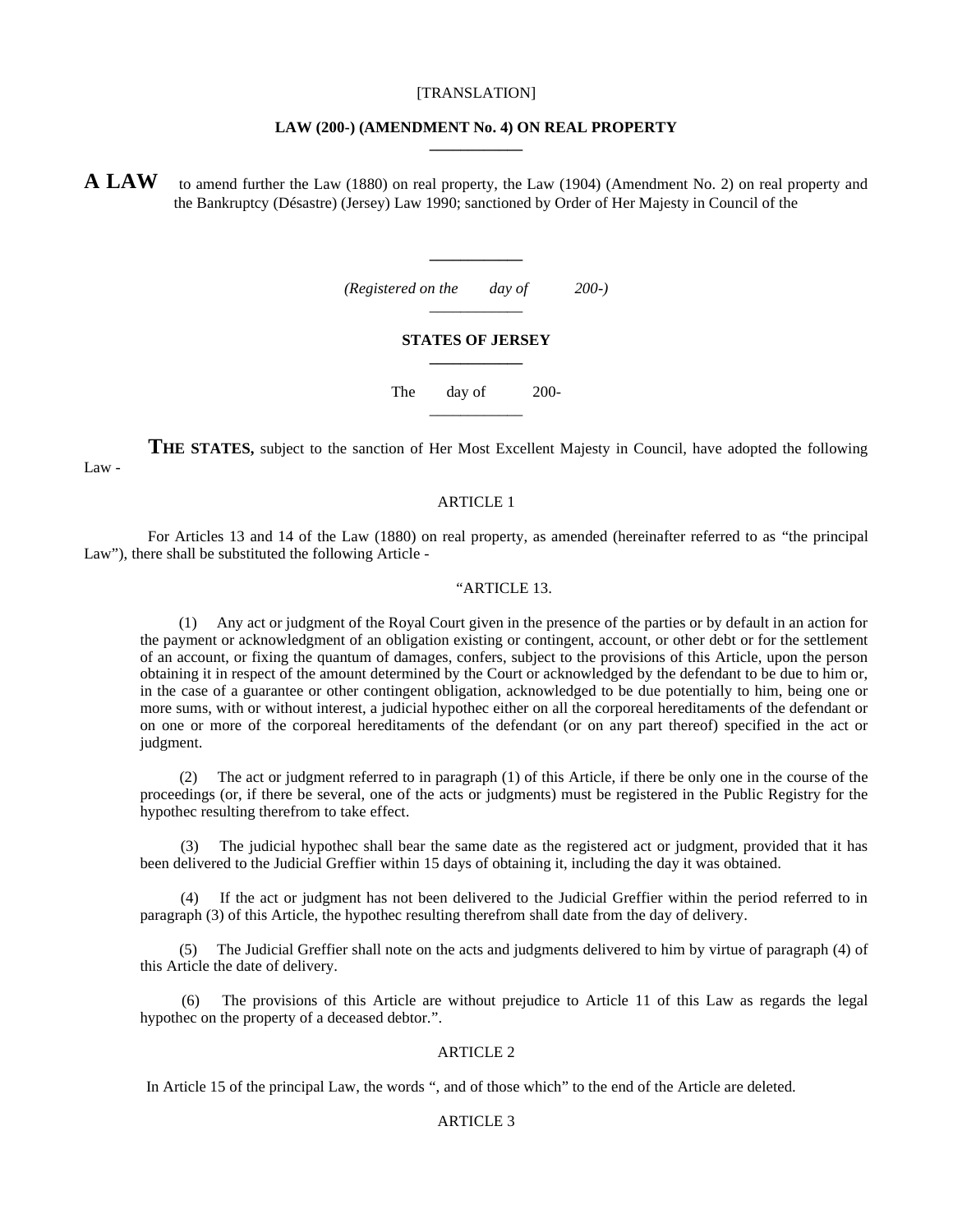In the last sentence of Article 21 of the principal Law, the following words are deleted -

(a) ", on pain of nullity,"; and the words

(b) "and separately".

#### ARTICLE 4

In Article 22 of the principal Law, the words ", and except in the cases provided for by Article 52" are deleted.

### ARTICLE 5

Article 52 of the principal Law is repealed.

# ARTICLE 6

In Article 6 of the Law (1904) (Amendment No. 2) on real property, as amended, the following words are deleted -

- (a) "both that"; and the words
- (b) "as well as that which is brought back within his estate by virtue of the provisions of Article 52 of the Law on Real Property".

# ARTICLE 7

Paragraph (8) of Article 17 of the Bankruptcy (Désastre) (Jersey) Law 1990, as amended, is repealed.

#### ARTICLE 8

 For the purposes of Article 3 of this Law, no contract passed before the Royal Court (either before or after the coming into force of this Law) by which two or more corporeal hereditaments are alienated shall be rendered void or voidable by reason of a failure to satisfy the requirements of the last sentence of Article 21 of the principal Law.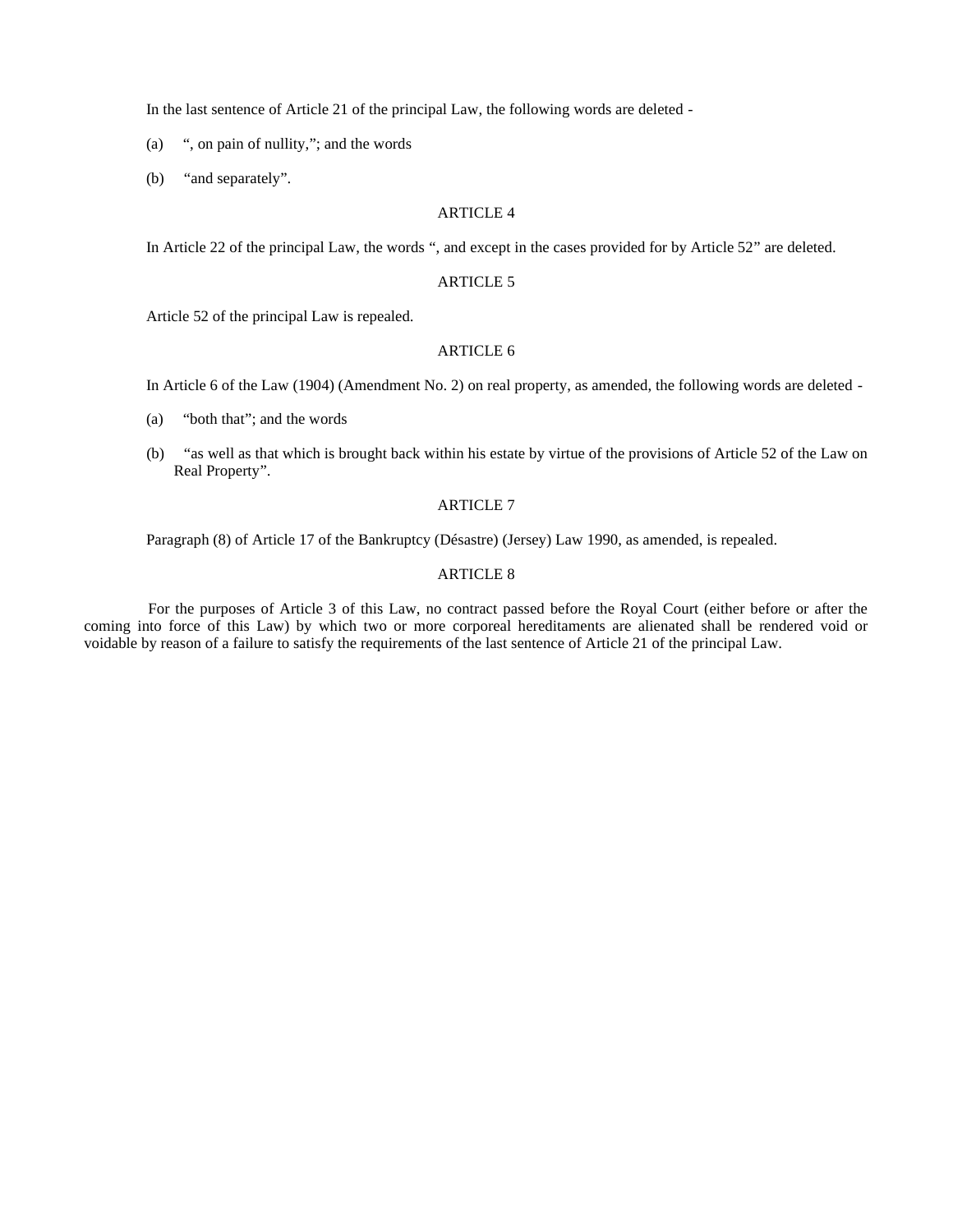# ARTICLE 9

 (1) This Law may be cited as the Law (200-) (Amendment No. 4) on real property and, subject to the provisions of paragraph (2) of this Article, shall come into force on the day of its registration.

(2) Articles 2, 4, 5, 6 and 7 of this Law shall come into force three months after the day of its registration.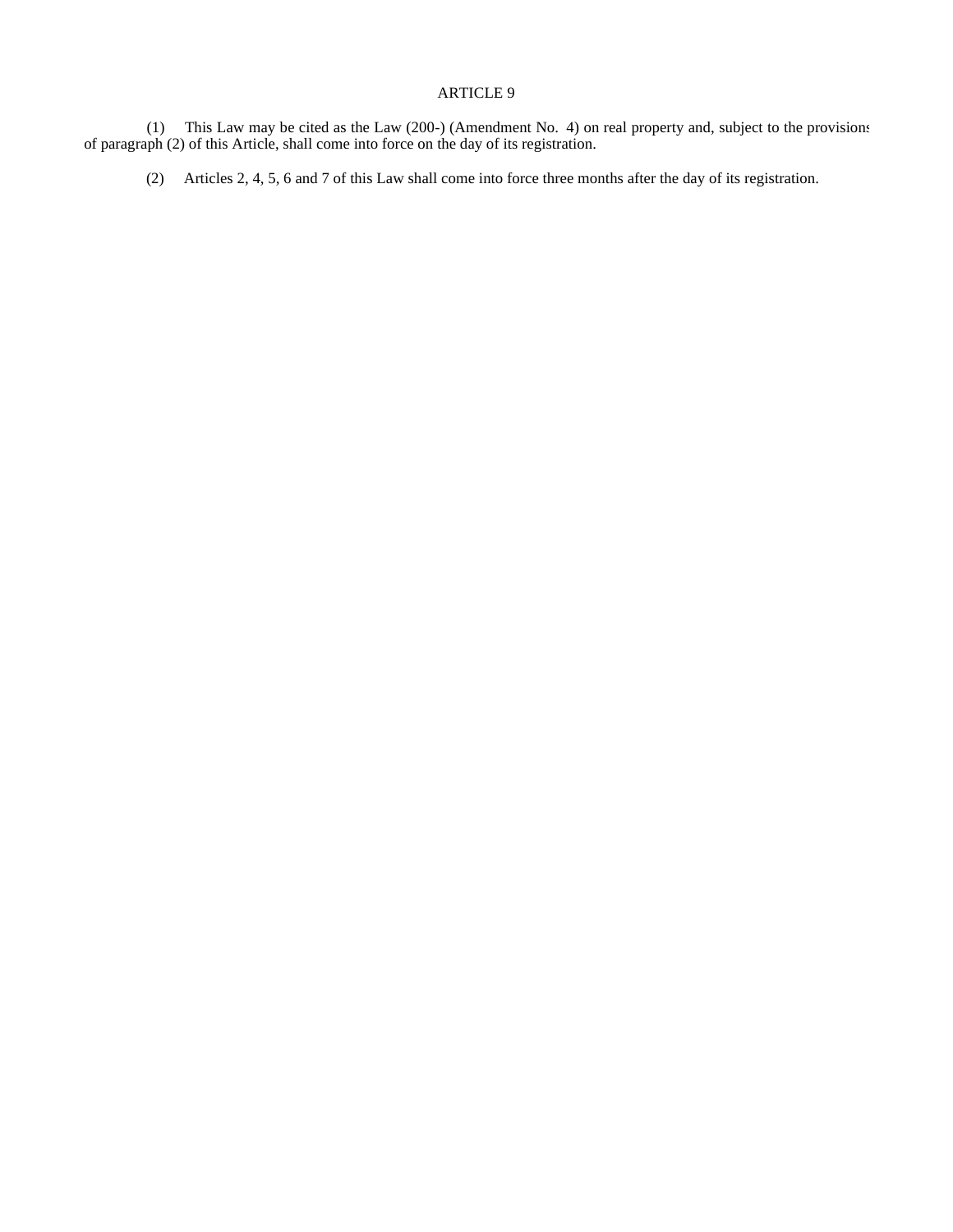#### **LOI (200-) (AMENDEMENT No. 4) SUR LA PROPRIÉTÉ FONCIÈRE \_\_\_\_\_\_\_\_\_\_\_\_**

**LOI** pour modifier en plus la Loi (1880) sur la propriété foncière, la Loi (1904) (Amendement No. 2) sur la propriété foncière et la Loi dite "Bankruptcy (Désastre) (Jersey) Law 1990"; confirmée par Ordre de Sa Majesté en Conseil en date du

> *(Enregistré le jour de 200-)* \_\_\_\_\_\_\_\_\_\_\_\_

**\_\_\_\_\_\_\_\_\_\_\_\_**

#### **AUX ETATS DE L'ILE DE JERSEY \_\_\_\_\_\_\_\_\_\_\_\_**

L'An 200-, le jour de \_\_\_\_\_\_\_\_\_\_\_\_

**LES ETATS,** moyennant la sanction de Sa Très Excellente Majesté en Conseil, ont adopté la Loi suivante -

#### ARTICLE 1

Aux Articles 13 et 14 de la Loi (1880) sur la propriété foncière, telle que ladite Loi a été modifiée<sup>[1]</sup> (ci-après désignée "la Loi principale"), sera substitué l'Article suivant -

## "ARTICLE 13.

 (1) Tout acte ou jugement de la Cour Royale rendu contradictoirement ou par défaut dans une action pour le paiement ou la reconnaissance d'une obligation actuelle ou contingente, compte, ou autre dette, ou pour le règlement d'un compte, ou statuant le montant des dommages-intérêts, donne, sous réserve des dispositions de cet Article, à la personne qui l'obtienne pour le montant qui est déterminé par la Cour ou reconnu par le défendeur lui être dû ou, en cas d'une caution ou autre obligation contingente, reconnu lui être dû potentiellement, étant une ou plusieurs sommes, avec ou sans intérêts, une hypothèque judiciaire soit sur tous les biens-fonds du défendeur soit sur un ou plusieurs des biens-fonds du défendeur (ou sur toute partie d'iceux) spécifiés dans l'acte ou jugement.

 (2) L'acte ou jugement visé à l'alinéa (1) de cet Article, s'il n'y en a qu'un seul dans la procédure (ou, s'il y en a plusieurs, un des actes ou jugements) doit être enregistré dans le Registre Public afin que l'hypothèque y résultant puisse prendre effet.

 (3) L'hypothèque judiciaire aura la même date que l'acte ou jugement enregistré, pourvu qu'il ait été remis au Greffier Judiciaire dans les quinze jours de son obtention, y compris le jour de cette obtention.

 (4) Si l'acte ou jugement n'a pas été remis au Greffier Judiciaire dans le délai visé à l'alinéa (3) de cet Article, l'hypothèque y résultant datera du jour de la remise.

 (5) Le Greffier Judiciaire notera sur les actes et jugements qui lui seront remis en vertu de l'alinéa (4) de cet Article la date de la remise.

 (6) Les dispositions de cet Article ne préjudicent point l'Article 11 de la présente Loi en ce qui touche l'hypothèque légale sur les biens d'un débiteur décédé.".

# ARTICLE 2

Dans l'Article 15 de la Loi principale,  $\frac{[2]}{[2]}$  sont supprimés les mots dès ", et de ceux qui" jusqu'à la fin de l'Article.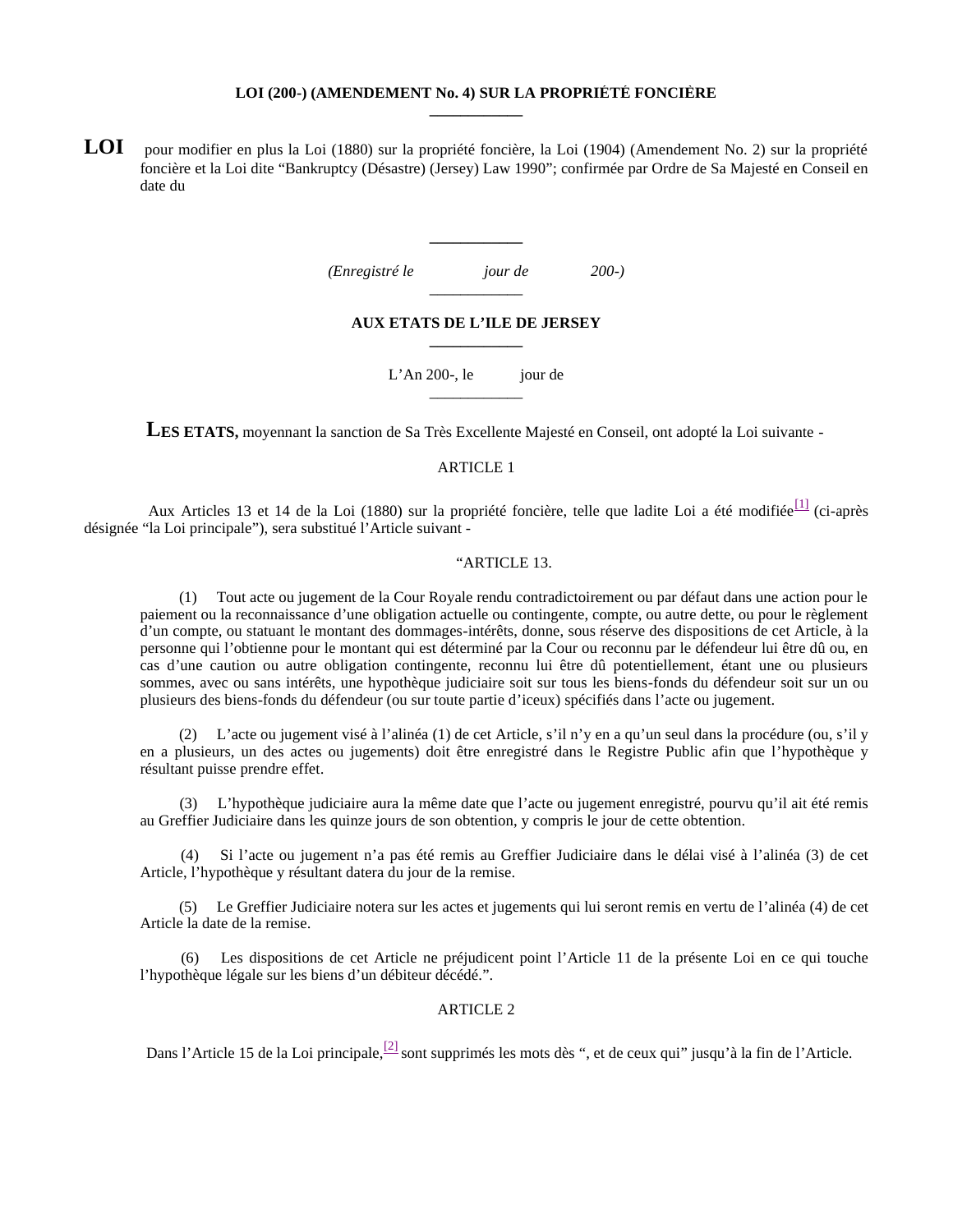## ARTICLE 3

Dans la dernière phrase de l'Article 21 de la Loi principale,  $\frac{3}{3}$  sont supprimés les mots -

(a) ", sous peine de nullité,"; et les mots

(b) "et séparément".

# ARTICLE 4

Dans l'Article 22 de la Loi principale, <sup>[4]</sup> sont supprimés les mots ", et sauf les cas prévus par l'Article 52".

# ARTICLE 5

Est abrogé l'Article 52 de la Loi principale.<sup>[5]</sup>

# ARTICLE 6

 Dans l'Article 6 de la Loi (1904) (Amendement No. 2) sur la propriété foncière, telle que ladite Loi a été modifiée, [6] sont supprimés les mots -

- (a) "tant celle"; et les mots
- (b) "que celle qui est rentrée parmi ses biens en conséquence des dispositions de l'Article 52 de la Loi sur la propriété foncière".

#### ARTICLE 7

Est abrogé l'alinéa (8) de l'Article 17 de la Loi dite "Bankruptcy (Désastre) (Jersey) Law 1990"<sup>[7]</sup> telle que ladite Loi a été modifiée.